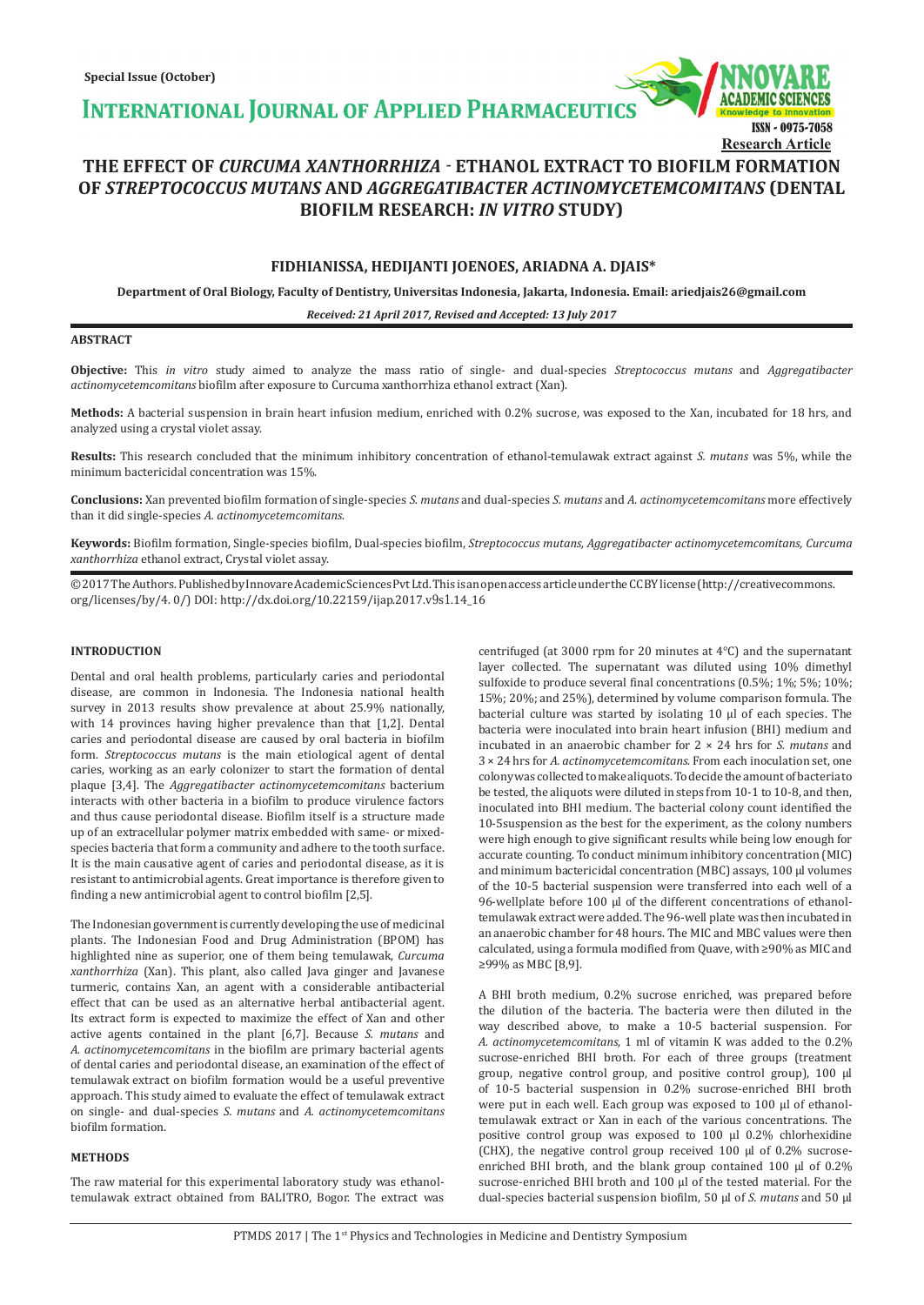of *A. actinomycetemcomitans* were added. This procedure used triplo. Afterward, the 96-well plates were incubated for 18 hours at 37°C in an anaerobic chamber.

After incubation, the liquids were aspirated and rinsed once with phosphate buffered saline (PBS) then fixed for 10 minutes before coloring with 0.5% crystal violet solution. The 0.5% crystal violet solution was prepared by mixing 250 µl of 100% crystal violet with 49.75ml of aquadest distilled water. Each well received 200 µl of crystal violet solution before a further incubation for 15 minutes at 37 °C. The crystal violet solution was then aspirated and the 96-well plate rinsed twice with sterile aquadest. Next, 200 µl of 96% ethanol were added to each well to dissolve the crystal violet before a third incubation, again for 15 minutes at 37°C. After the incubation, the optical density value was read with a microplate reader at a wavelength of 490 nm. Biofilm inhibition was determined if the value reached 50% or more [8]. Data analysis was performed using ANOVA for the differentiation test, followed by the Pearson correlation test; linear regression was used to analyze the relationship between independent variables (concentration of ethanol-temulawak extract) and dependent variables (biofilm formation inhibition value).

## **RESULTS**

Before the biofilm model test was performed, a research had been conducted to determine the MIC and MBC of ethanol-temulawak extract on *S. mutans* and *A. actinomycetemcomitans*. The research reported that the MIC of ethanol-temulawak extract on *S. mutans* was 5%, MBC 15%. The MIC and MBC of ethanol-temulawak extract on *A. actinomycetemcomitans* were not determined because no inhibition percentage value on that species reached 90% (Table 1).

Table 2 shows that the inhibition values of ethanol-temulawak extract against formation of single-species *S. mutans* and dualspecies *S. mutans*/*A. actinomycetemcomitans* biofilms were over 50%in all concentrations, but did not reach 50% against formation of singlespecies *A. actinomycetemcomitans* biofilm for any concentration. The

formation, but not as effectively as CHX. The ethanol-temulawak extract **Table 1: Exposure of** *S. mutans* **and** *A. actinomycetemcomitansto*  **ethanol‑temulawak extract**

| Group            | Inhibition $(\%) \pm SD$<br>S. mutans | Inhibition $(\%) \pm SD$<br>A. actinomycetemcomitans |
|------------------|---------------------------------------|------------------------------------------------------|
| Negative control | $\Omega$                              | 0                                                    |
| Positive control | $100.19\pm0.94$                       | $100.28 \pm 0.26$                                    |
| 0.5              | 85.85±1.20                            | 83.44±9.20                                           |
| 1                | 88.78±1.30                            | 81.86±6.27                                           |
| 5                | $91.14 \pm 1.42$ (KHM)                | 82.69±8.84                                           |
| 10               | $95.16 \pm 2.59$                      | 88.18±2.93                                           |
| 15               | 100.37±0.83(KBM)                      | $82.59 \pm 7.42$                                     |
| 20               | $100.04 \pm 0.96$                     | 83.90±3.89                                           |
| 25               | $101.62 \pm 1.96$                     | $83.60 \pm 6.90$                                     |
| 10% DMSO         | $16.51 \pm 2.14$                      | $13.17 \pm 1.16$                                     |
| solution         |                                       |                                                      |

DMSO: Dimethyl sulfoxide, *S. mutans: Streptococcus mutans*

ANOVA test concluded that there was a significant difference (p<0.05) between negative and positive control in all biofilm formation groups, at all concentrations. Fig. 1 demonstrates a tendency for higher concentrations of ethanol-temulawak extract to give higher inhibition values in all groups. This result was confirmed by the correlation and regression tests, which showed a strong positive correlation between inhibition value and concentration of ethanol-temulawak extract in all groups.

#### **DISCUSSION**

This research has revealed that ethanol-temulawak extract has an MIC of 5%and an MBC of 15% against *S. mutans*, but has no measurable MIC or MBC against *A. actinomycetemcomitans*. This is due to the different cell wall linings of the two bacteria. *S. mutans* is Gram-positive, with a simple cell wall lining, while *A. actinomycetemcomitans* is Gram-negative and has a more complex lining. As it has no outer layer, antimicrobial agents can permeate the *S. mutans* cell wall and cause biosynthesis disturbance. The hydroxyl group in the Xan contained in ethanoltemulawak extract contributes to antimicrobial activity by inducing cell wall protein denaturation; the protein of the cell leaks out and causes cell death [10,4]. In the Gram-negative *A. actinomycetemcomitans*; however, the outer layer consists of lipopolysaccharide, lipoprotein, and periplasm bound to peptidoglycan. The lipopolysaccharide functions as a defense system with the peptidoglycan and rejects foreign substances. Lipoproteinin the outer membrane of Gram-negative bacteria contains porin, ahydrophilic protein, and it is very possible that it makes the cell impermeable to the hydrophobic ethanol-temulawak extract [10].

The biofilm inhibition value for the positive control group is 50% > value determined for the negative control group. This study found that ethanol-temulawak extract inhibited *S. mutans* biofilm formation in all concentrations, and that increased concentration is linearly correlated with increased inhibition value. The correlation test gives a coefficient of correlation of 0.801, indicating a strong, positive relationship between concentration and inhibition value of ethanol-temulawak extract against formation of single-species *S. mutans* biofilm. It is now proved that ethanol-temulawak extract can prevent *S. mutans* biofilm



**Fig. 1: The Effect of ethanol-temulawak extract on single- and dual-species biofilm formation**

**Table 2: The Effect of Ethanol‑temulawak extract on single‑ and dual‑species biofilm formation**

| Group            | Inhibition $(\%)\pm SD$<br>single-species S. mutans | Inhibition $(\%)\pm SD$ single-species<br>A. actinomycetemcomitans | Inhibition $(\% ) \pm SD$ dual-species <i>S. mutans</i> and<br>A. actinomycetemcomitans |
|------------------|-----------------------------------------------------|--------------------------------------------------------------------|-----------------------------------------------------------------------------------------|
| Negative control | 0.00                                                | 0.00                                                               | 0.00                                                                                    |
| Positive control | $110.53 \pm 11.28$                                  | $70.23 \pm 0.88$                                                   | $110.85 \pm 3.10$                                                                       |
| $0.5\%$          | $61.50 \pm 8.18$                                    | $29.92 \pm 1.69$                                                   | $60.61 \pm 1.84$                                                                        |
| $1\%$            | $61.88 \pm 6.83$                                    | 33.86±0.91                                                         | $64.03 \pm 3.13$                                                                        |
| 5%               | 78.37±11.77                                         | $34.97 \pm 0.84$                                                   | 72.78±3.49                                                                              |
| 10%              | $90.91 \pm 1.50$                                    | $43.25 \pm 4.65$                                                   | 79.82±1.84                                                                              |
| 15%              | $90.03 \pm 3.95$                                    | $37.12 \pm 0.50$                                                   | $90.01 \pm 0.35$                                                                        |
| 20%              | $87.81 \pm 2.86$                                    | $43.92 \pm 2.85$                                                   | 85.70±1.07                                                                              |
| 25%              | $93.81 \pm 0.49$                                    | $37.54 \pm 0.50$                                                   | $90.54 \pm 1.22$                                                                        |